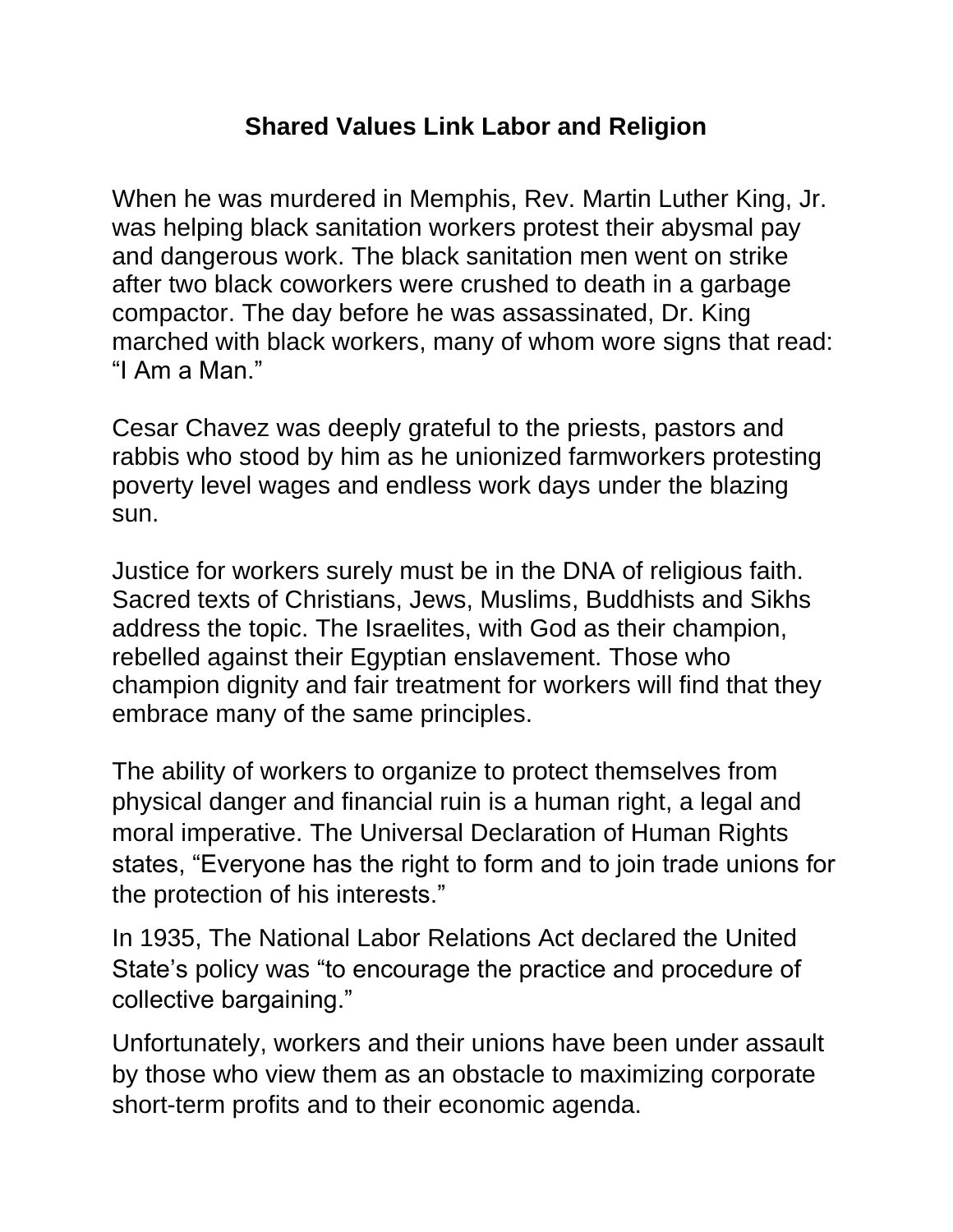The major religions of the world and the American labor movement share many fundamental values. Religion and labor celebrate the worth of every individual and are committed to economic and social justice for all.

Virtually every major religion has policy or doctrine supporting the right of workers, specifically their right to organize and bargain collectively.

The National Council of Churches states its policy on labor unions as the "conviction that not only has labor a right to organize, but also that it is socially desirable that it do so because of the need for collective action in the maintenance of standards of living.

Jewish, Catholic and most other religions have similar policies. The Central Conference of Rabbis write, "Workers have an inalienable right to organize according to their own plan for their common good."

Of course, there have been those who hold a different view.

George Baer, president of the Reading Railroad, said in 1902, "The rights of the laboring man will be protected and cared for, not by the labor agitator, but by the Christian men to whom God has given control of the property interests of the country."

The concept of the dignity of work  $-$  and the worker  $-$  have long been the underpinning of churches and unions and both share the belief that workers can only fully realize that dignity when they have a real voice at work.

Perhaps the Business Roundtable's recent statement that corporations have a duty to promote an economy that serves all Americans, not just shareholders, should be a hopeful sign at a time when income inequity is extreme and workers struggle to pay for life saving health care. Who better to guide and counsel